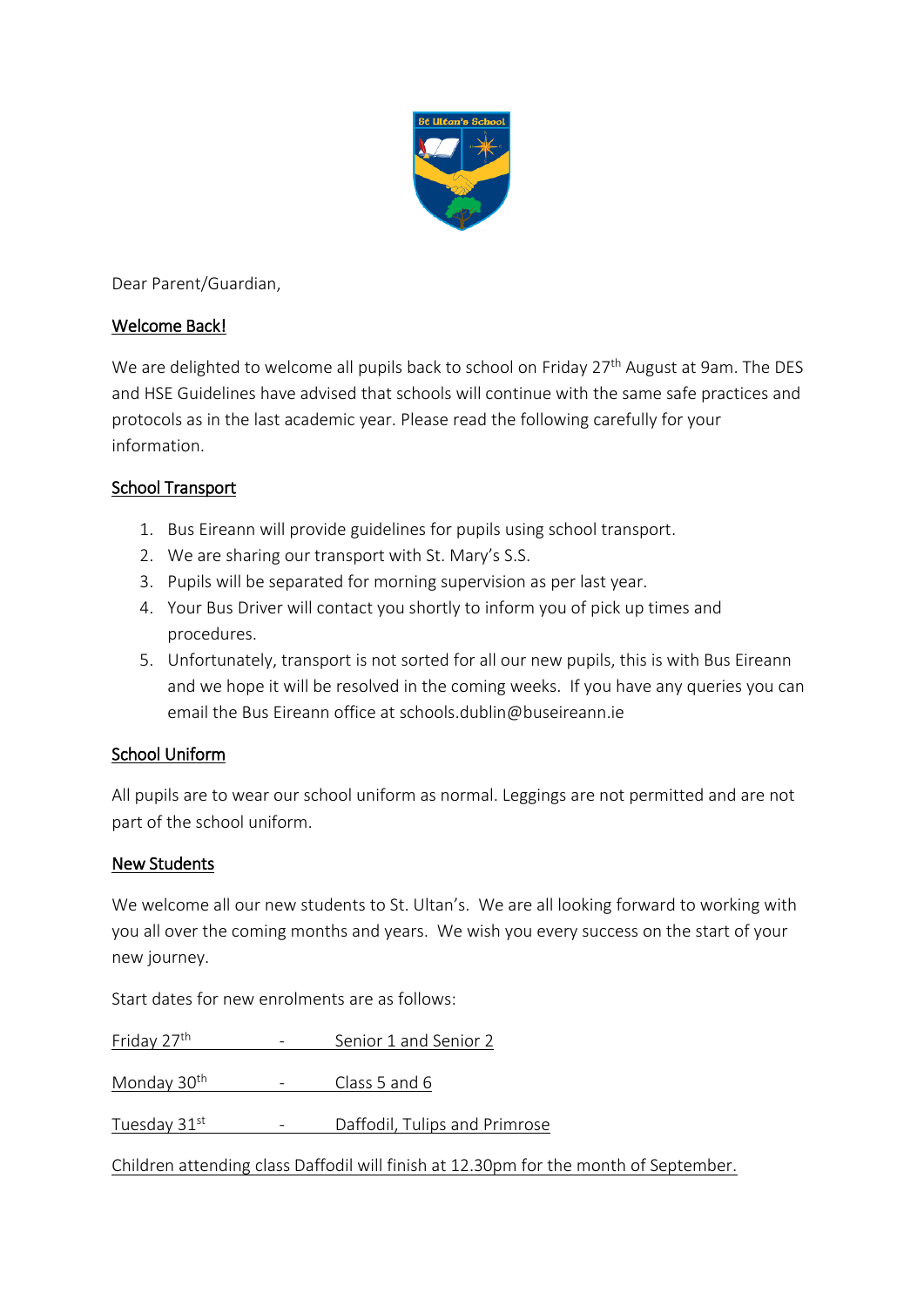### School starting and finishing times

As per last year if you are dropping your child to school each morning, we would ask that you would follow HSE guidelines on mask wearing and social distancing. School starts at 9am and supervision is not available at the front of the school before this time. Please ensure that your child is not left unsupervised outside our school. This is a health and safety risk and we are situated at the top of a very busy road. Our school gates are open to assist with school transport leaving our entrance very busy and dangerous. We thank you in advance for your co-operation with this.

# Contact Information

If your contact information has changed over the summer, please let the office know and we will update your information.

### Early Collections

If you are collecting your child early, please inform your bus driver and escort.

### Hot Food

Our hot food will start in October, we will provide details of our menu over the coming weeks, please provide lunch for your child until you are told otherwise.

Support Links for Parents: There are a number of support links for parents in terms of advice and information on the safe re-opening of schools, please see the following list below:

Information for Parents:

- o Video for parents of younger children (4 -7) [https://youtu.be/UomH\\_vakjDI](https://youtu.be/UomH_vakjDI)
- o Video for parents of younger children (8-12) <https://youtu.be/97nErW1-0YU>
- o A Parent's Guide to Close Contacts clic[k here](https://www.hpsc.ie/a-z/respiratory/coronavirus/novelcoronavirus/guidance/educationguidance/A%20Parents%20Guide%20to%20Close%20Contacts%20in%20School.pdf)

2. Video advice for parents and students at different levels [https://www.gov.ie/en/publication/a04fc-advice-for-students-and-their](https://www.gov.ie/en/publication/a04fc-advice-for-students-and-their-families/#returning-to-school)[families/#returning-to-school](https://www.gov.ie/en/publication/a04fc-advice-for-students-and-their-families/#returning-to-school) 3. Posters/graphics advice for parents [https://www.gov.ie/en/publication/a04fc-advice-for-students-and-their-](https://www.gov.ie/en/publication/a04fc-advice-for-students-and-their-families/#returning-to-school)

[families/#returning-to-school](https://www.gov.ie/en/publication/a04fc-advice-for-students-and-their-families/#returning-to-school)

4. Multilingual advice for parents [https://www.gov.ie/en/publication/0cf46-resources-and-materials-for](https://www.gov.ie/en/publication/0cf46-resources-and-materials-for-parentsguardians-and-for-students-on-returning-to-school-multi-lingual/)[parentsguardians-and-for-students-on-returning-to-school-multi-lingual/](https://www.gov.ie/en/publication/0cf46-resources-and-materials-for-parentsguardians-and-for-students-on-returning-to-school-multi-lingual/) 5. Communications to Parents regarding School Transport – SEN and

Primary <https://www.gov.ie/en/publication/64a88-school-transport/>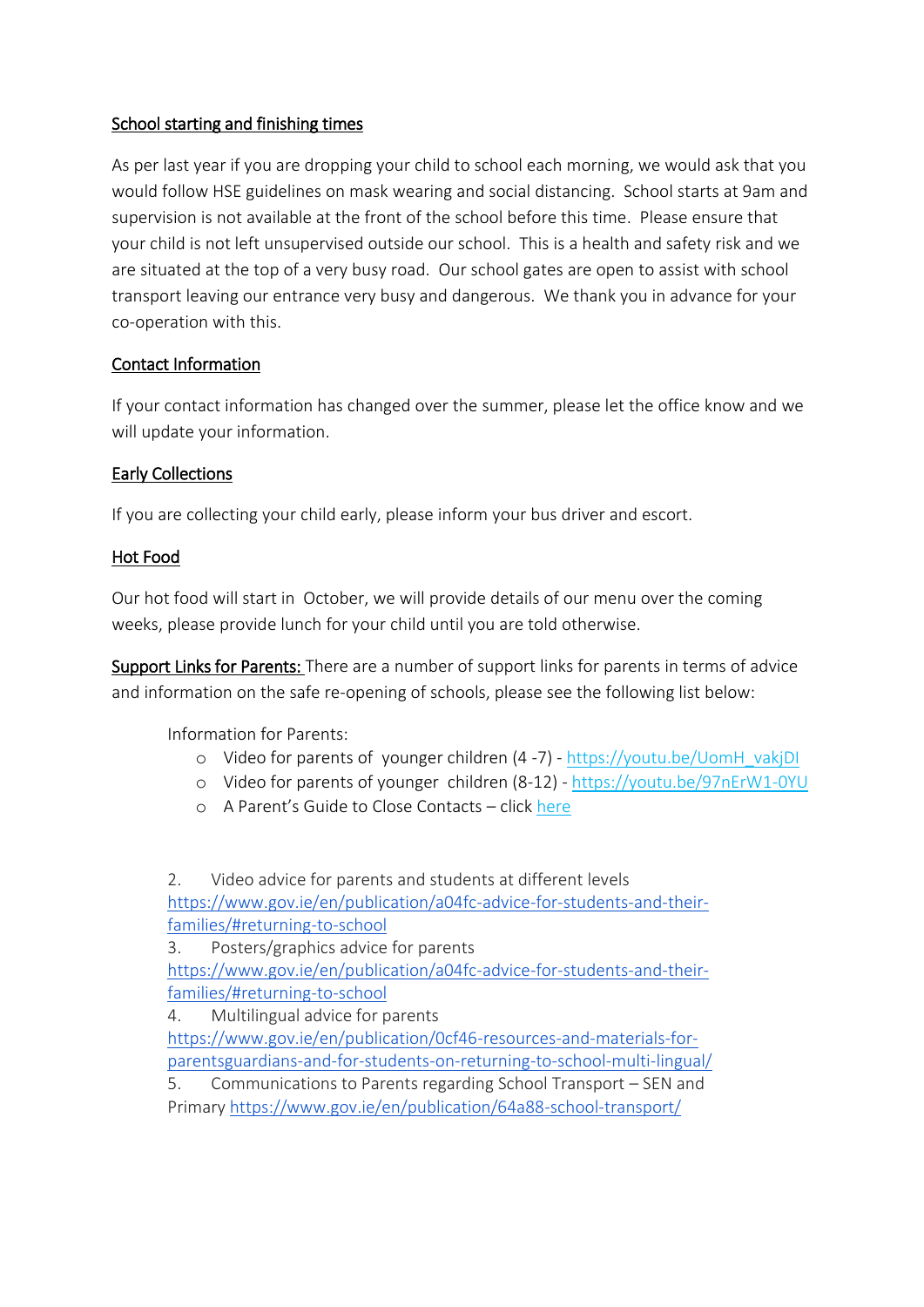### Reminders for Parents:

Working together to ensure safety in our school, we really appreciate our parents helping us out with the following:

- o Communication with the school must take place by phone or email.
- o School policy in relation to children with symptoms of COVID-19. Do not send children to school if they are:
	- close contacts of a person with COVID-19
	- are awaiting a test
	- **are experiencing symptoms of COVID-19**
	- if they live with someone who has symptoms of the virus
	- $\blacksquare$  if they have travelled outside of Ireland (see latest Govt. advice click [here](https://www.gov.ie/en/publication/b4020-travelling-to-ireland-during-the-covid-19-pandemic/)

'HSE Quick Isolation Guide for parents and guardians of children older than 3 months and up to 13 years of age', please consult the following document on when/ when not to send your child to school regarding illness.

[https://www.hpsc.ie/a-](https://www.hpsc.ie/a-z/respiratory/coronavirus/novelcoronavirus/guidance/educationguidance/Isolation%20quick%20guide%20under%2013s.pdf)

[z/respiratory/coronavirus/novelcoronavirus/guidance/educationguidance/Isolation%20quick](https://www.hpsc.ie/a-z/respiratory/coronavirus/novelcoronavirus/guidance/educationguidance/Isolation%20quick%20guide%20under%2013s.pdf) [%20guide%20under%2013s.pdf](https://www.hpsc.ie/a-z/respiratory/coronavirus/novelcoronavirus/guidance/educationguidance/Isolation%20quick%20guide%20under%2013s.pdf)

#### School's Covid-19 Response Plan and Risk Assessment

These documents are available on the school website. Please consult for any further information related to Covid-19 safety protocols, guidelines and practice.

#### Sanitising & Covid-19 Safety Protocols

- 1. Children should use the hand sanitiser provided on entering the school yard / classroom and throughout the day.
- 2. As per the school's Response Plan, all classroom tables and work stations will continue to be sanitised during the school day.
- 3. DES ventilation guidelines will be adhered to with windows being opened during break times and throughout the day.
- 4. Please ensure that children have all their own labelled pencils, colours etc. required for class work.
- 5. Book Rental is €75 per child please ensure fees are paid by the end of September '21.

#### **Bubbles**

Children will continue in their class Bubble as a class and when on yard.

Children will have both breaks (little break & lunch break) on yard. They will be fully supervised by teachers and S.N.A.'s as normal and will remain in their class bubble in their designated yard area.